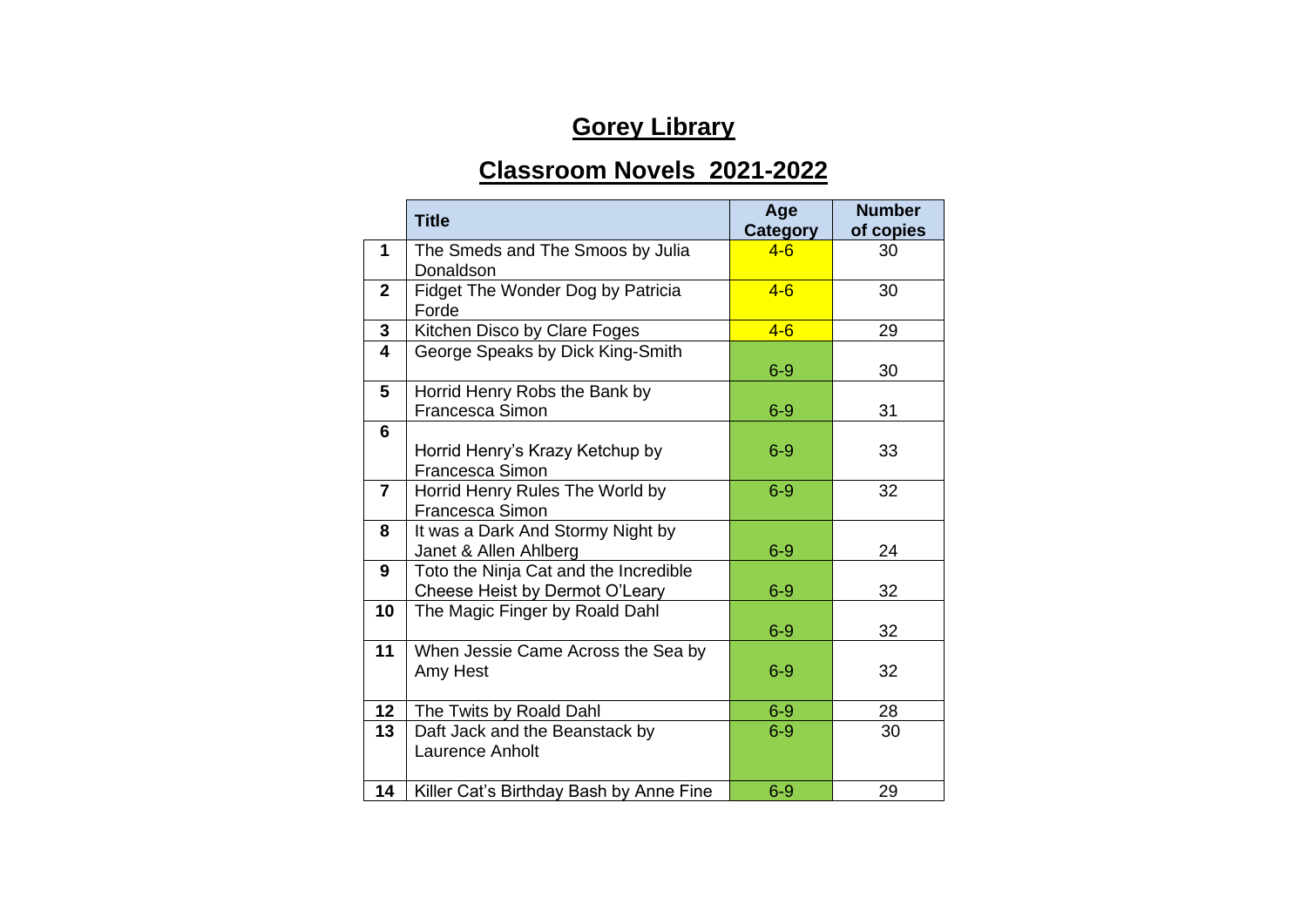| 15 | George's Marvellous Medicine by Roald<br>Dahl                         | $6-9$    | 30 |
|----|-----------------------------------------------------------------------|----------|----|
| 16 | An Saor Cloiche Mishona by Charlotte<br>Guillain (as Gaeilge)         | $6-9$    | 35 |
| 17 | Charlie Changes Into A Chicken by Sam<br>Copeland                     | $6-9$    | 32 |
| 18 | Seal Le Sorcas le Bruno Heitz (as<br>Gaeilge) Graphic Novel           | $6-9$    | 30 |
| 19 | Dogman Unleashed by Dav Pilkey<br><b>Graphic Novel</b>                | $6-9$    | 30 |
| 20 | Uma And The Answer To Absolutely<br><b>Everything by Sam Copeland</b> | $6-9$    | 30 |
| 21 | Stay where you are and then leave by<br>John Boyne                    | $9 - 12$ | 32 |
| 22 | Diary of a Wimpy Kid: The Last Straw by<br><b>Jeff Kinney</b>         | $9 - 12$ | 31 |
| 23 | Artemis Fowl and the Lost Colony by<br>Eoin Colfer                    | $9 - 12$ | 32 |
| 24 | The Young Rebels by Morgan Lyywelyn                                   | $9 - 12$ | 26 |
| 25 | Spirit of the Titanic by Nicola Pierce                                | $9 - 12$ | 26 |
| 26 | Easter Rising 1916: Molly's Diary by<br>Patricia Murphy               | $9 - 12$ | 30 |
| 27 | <b>Big Nate by Lincoln Pierce</b>                                     | $9 - 12$ | 31 |
| 28 | Pog by Padraig Kenny                                                  | $9 - 12$ | 32 |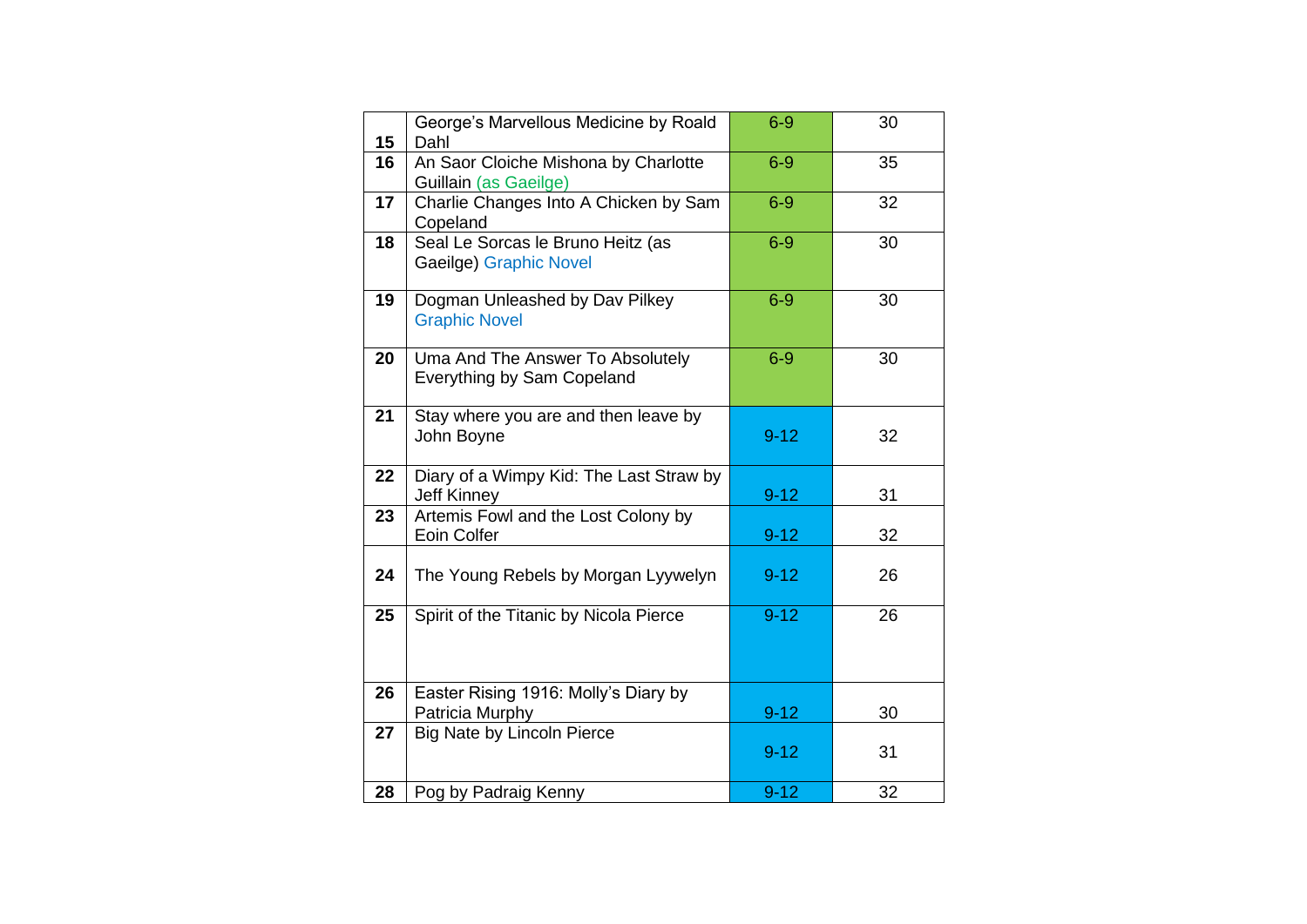| 29 | How to Train Your Dragon by Cressida<br>Cowell               | $9 - 12$ | 30                          |
|----|--------------------------------------------------------------|----------|-----------------------------|
| 30 | Sam Hannigan and the Last Dodo by<br>Alan Nolan              | $9 - 12$ | 32                          |
| 31 | Little Badman by Humza Arshad                                | $9 - 12$ | 32                          |
| 32 | An Eagle In The Snow by Michael<br>Morpurgo                  | $9-12$   | 30                          |
| 33 | The Midnight Gang by David Walliams                          | $9 - 12$ | 32                          |
| 34 | Tom Gates Extra Special Treats by Liz<br>Pichon              | $9 - 12$ | 31                          |
| 35 | Friend or Foe by Brian Gallagher                             | $9 - 12$ | 29                          |
| 36 | Wonder by R J Palacio                                        | $9-12$   | 33                          |
| 37 | Warhorse by Michael Morpurgo                                 | $9-12$   | 29                          |
| 38 | Grainne Mhaol Ní Mháille le Darrach<br>O'Scolaí (as Gaeilge) | $9 - 12$ | 30                          |
| 39 | Eamon De Valera by Rod Smith<br>(as Gaeilge)                 | $9 - 12$ | 30                          |
| 40 | Wonderscape by Jennifer Bell                                 | $9 - 12$ | 32                          |
| 41 | I Am David by Anne Holm                                      | $9 - 12$ | 30                          |
| 42 | Danny The Champion Of The World by<br>Roald Dahl             | $9 - 12$ | 30                          |
| 43 | Under The Hawthorn Tree by Marita<br>Conlon-McKenna          | $9 - 12$ | 32                          |
| 44 | The Danger Gang by Tom Fletcher                              | $9 - 12$ | $30 \times 2$<br>(Two sets) |
| 45 | Goodnight Mister Tom by Michelle<br>Magorian)                | $9 - 12$ | 30                          |
| 46 | Woeful Second World War by Terry<br>Deary (Non Fiction)      | $9 - 12$ | 30                          |